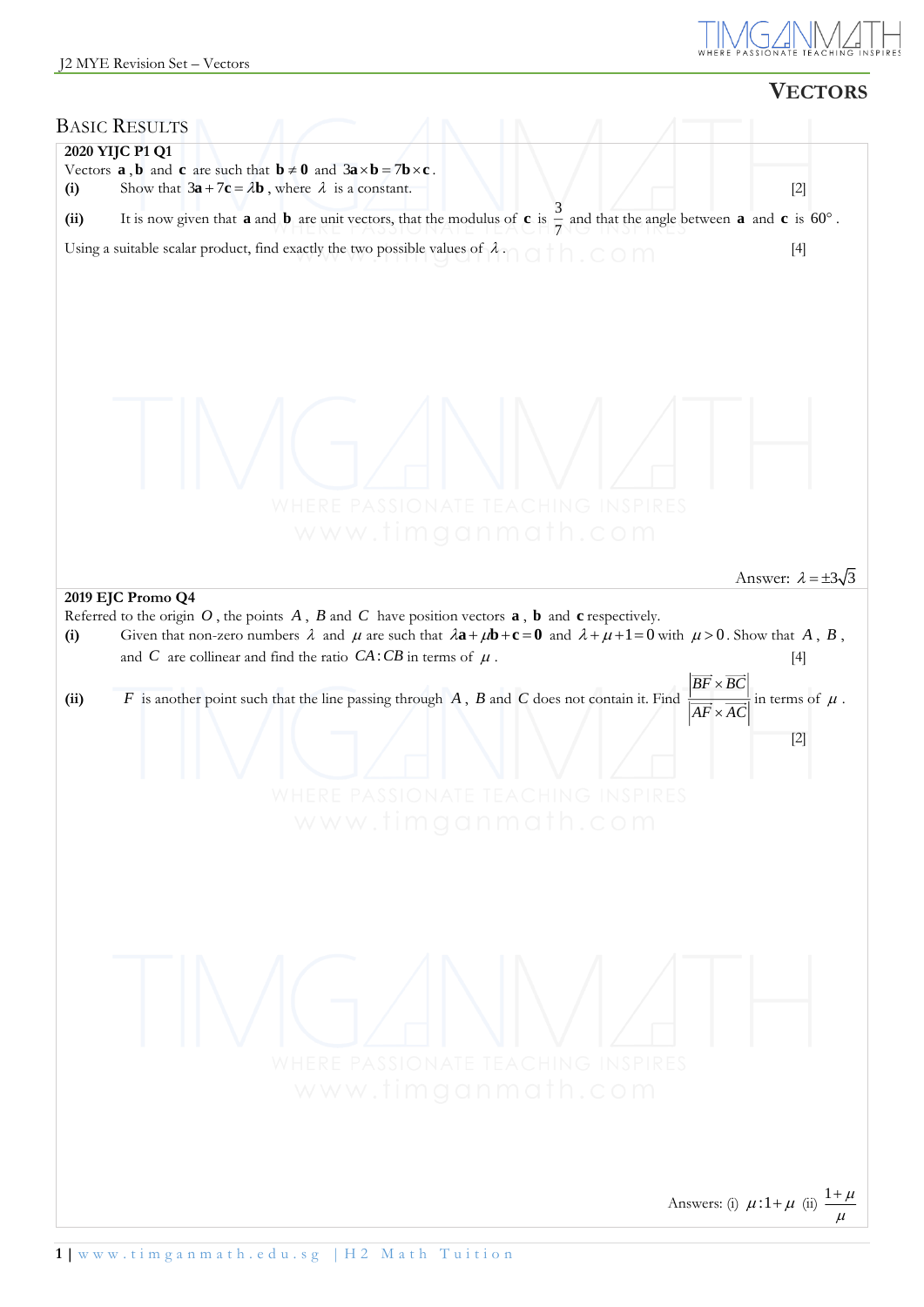

### J2 MYE Revision Set – Vectors **2020 CJC P2 Q5 (a)**

In the triangle shown below, one vertex is origin O, and the two other vertices are A and B where  $OA = \mathbf{a}$ ,  $OB = \mathbf{b}$ . A median of a triangle is a line segment joining a vertex  $(O, A \text{ or } B)$  to the midpoint of the opposite side (e.g.  $AD$  is a median of triangle OAB from vertex  $A$ ). It is given that  $F$  is the point of intersection between the medians of triangle OAB from vertices *A* and *<sup>B</sup>* .

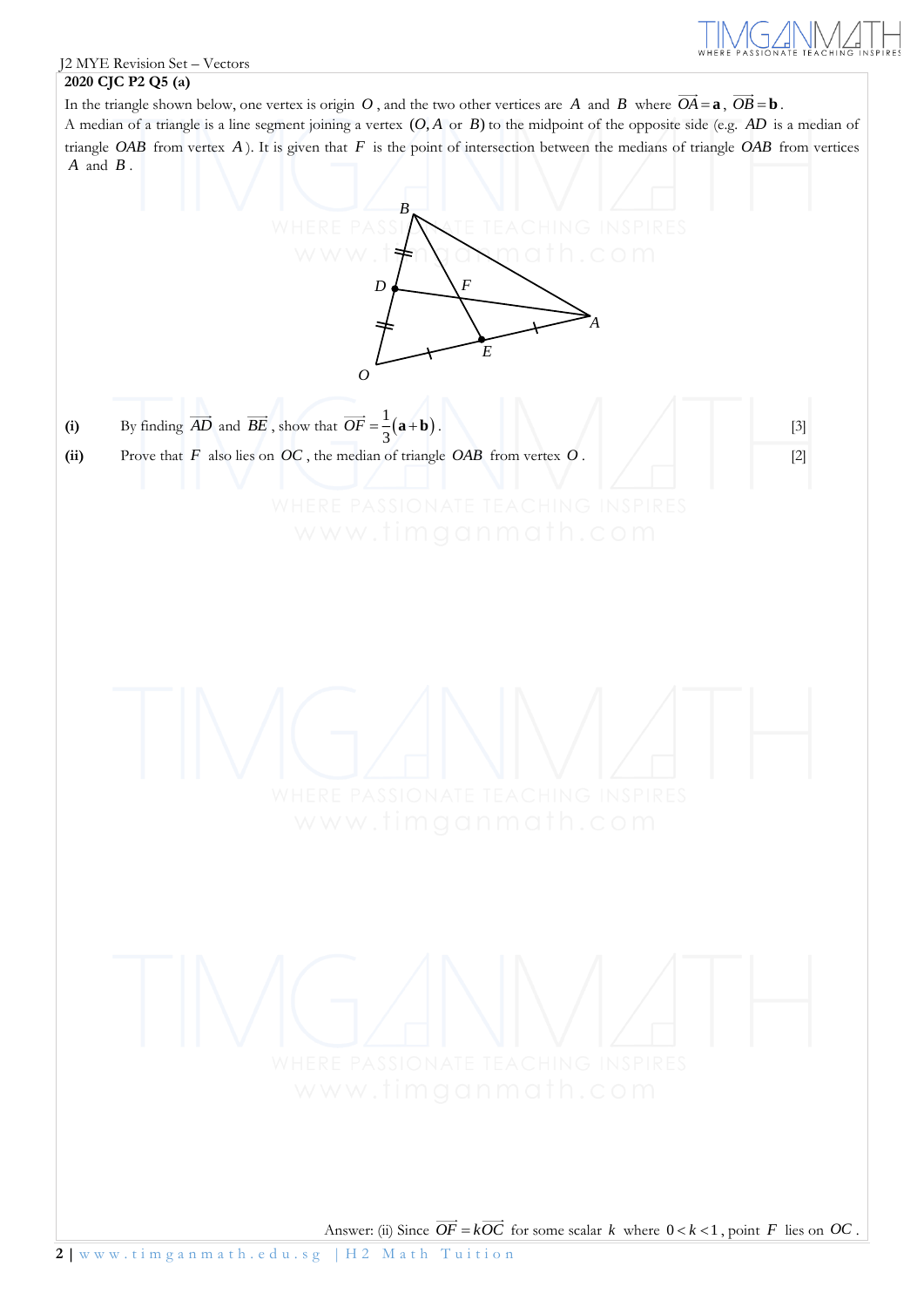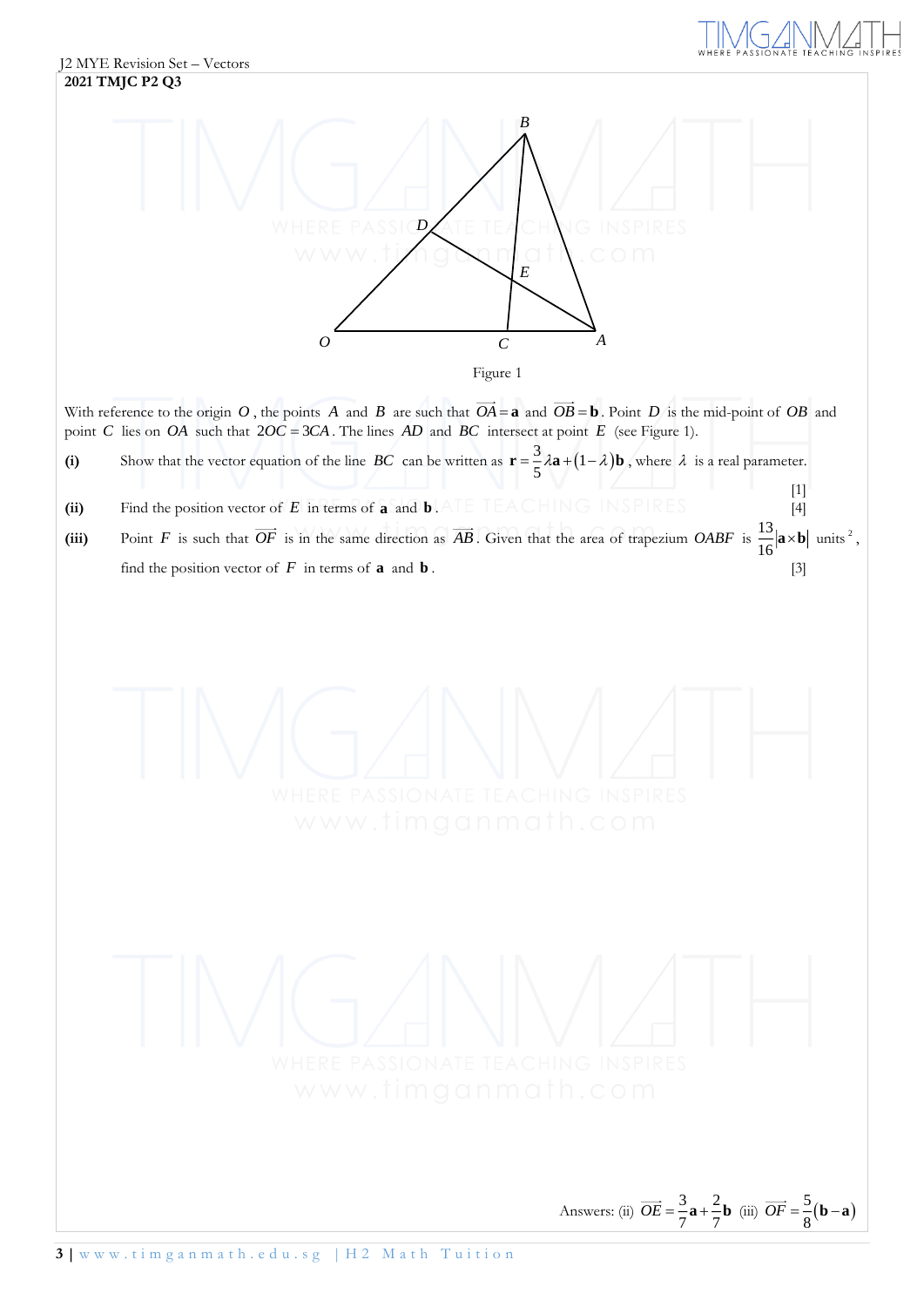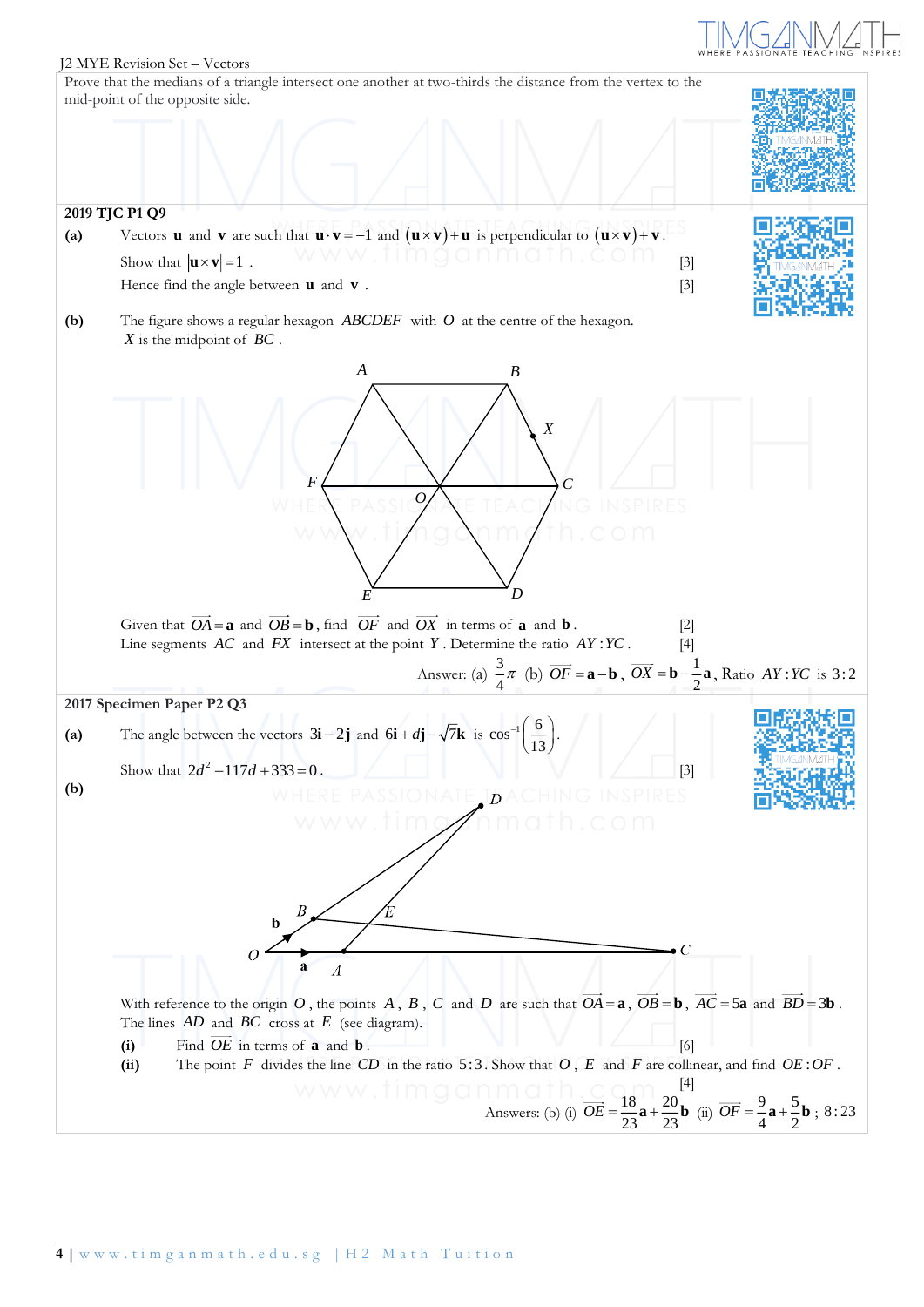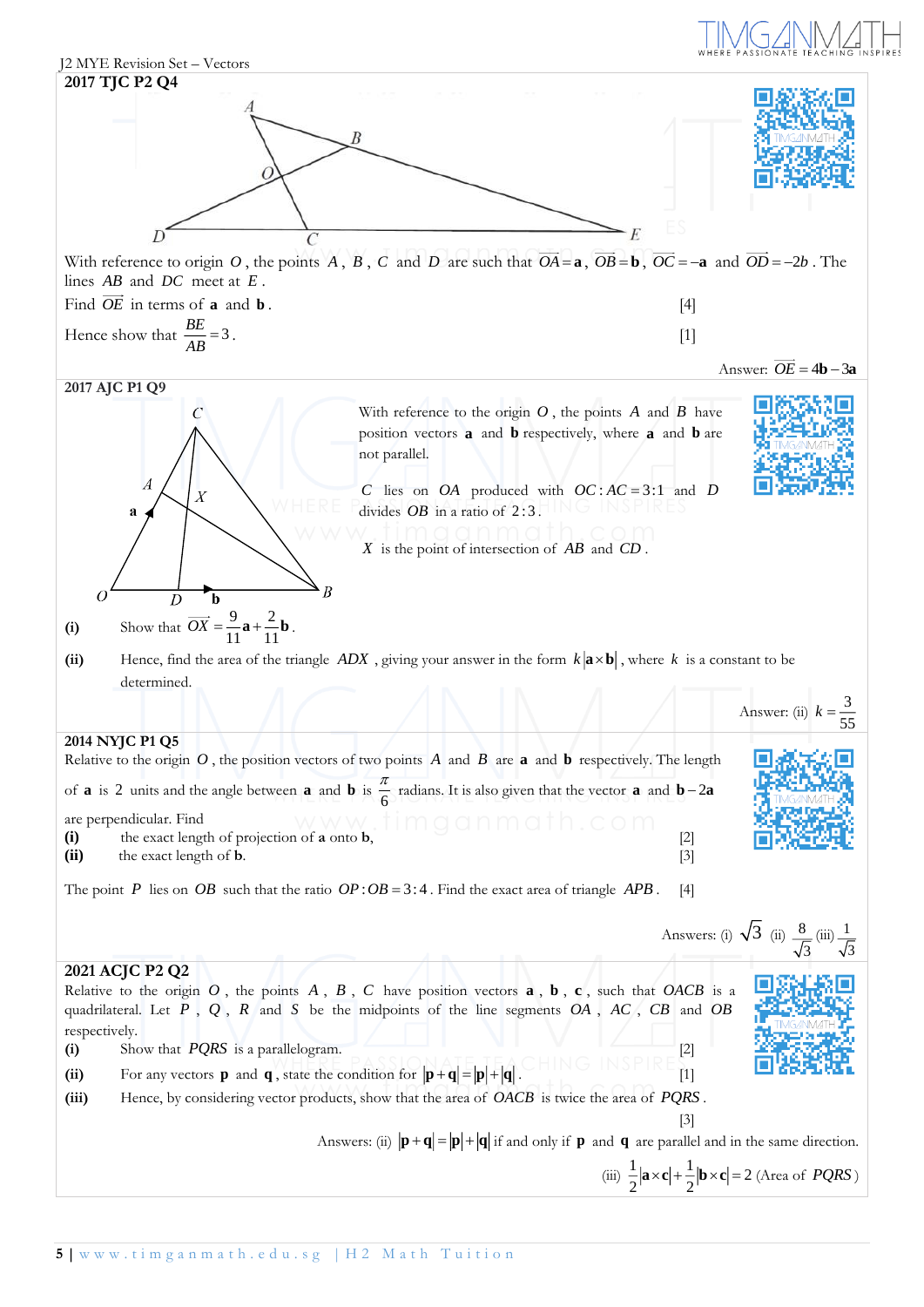$(\neg$  $\prod_{R\,E\,S}$ 

Answer: (ii)  $\mathbf{r} = \mathbf{p} + \lambda(\mathbf{q} - \mathbf{p}) + \mu \mathbf{n}, \lambda, \mu \in$ 

# J2 MYE Revision Set – Vectors GEOMETRICAL INTERPRETATION

# **2015 JJC P1 Q7**

|      | JEOMETRICAL INTERPRETATION                                                                                                                                                                                                                                                                                                                             |
|------|--------------------------------------------------------------------------------------------------------------------------------------------------------------------------------------------------------------------------------------------------------------------------------------------------------------------------------------------------------|
|      | 2015 JJC P1 Q7                                                                                                                                                                                                                                                                                                                                         |
|      | The plane $\pi$ has equation $13x-5y-7z=0$ , and the line $l_1$ has equation $\frac{x-11}{3} = \frac{y-7}{5} = \frac{z-4}{2}$ .                                                                                                                                                                                                                        |
| (i)  | Calculate $\begin{pmatrix} 3 \\ 5 \\ 2 \end{pmatrix} \cdot \begin{pmatrix} 13 \\ -5 \\ -7 \end{pmatrix}$ and state the geometrical relationship between the line $l_1$ and the plane $\pi$ .                                                                                                                                                           |
|      | <b>TE TEACHING INSPIRES</b>                                                                                                                                                                                                                                                                                                                            |
|      | (ii) Given that P is the point $(11, 7, 4)$ , find the acute angle between the line OP and the plane $\pi$ .                                                                                                                                                                                                                                           |
|      | (iii) Find the shortest distance from $O$ to $l_1$ .                                                                                                                                                                                                                                                                                                   |
|      |                                                                                                                                                                                                                                                                                                                                                        |
|      | (iv) The line $l_2$ has equation $\mathbf{r} = \lambda \mathbf{d}$ , where $\mathbf{d} \neq \mathbf{0}$ . Given that $\begin{pmatrix} 5 \\ 5 \\ 2 \end{pmatrix} \times \mathbf{d} = \mathbf{0}$ , what can be deduced about the lines $l_1$ and $l_2$ ?                                                                                                |
|      | www.timganmath.com                                                                                                                                                                                                                                                                                                                                     |
|      | Answers: (ii) 22.1° (iii) $\sqrt{34}$<br>2020 CJC P2 Q5 (b)<br>With reference to the origin O, the points N, P and Q have position vectors $\bf{n}$ , $\bf{p}$ and $\bf{q}$ respectively, and $\Gamma$<br>has an<br>equation $\mathbf{r} \cdot \mathbf{n} = 0$ . It is known that $\mathbf{p} \cdot \mathbf{n} = \mathbf{q} \cdot \mathbf{n} \neq 0$ . |
| (i)  | Show that $\overrightarrow{PQ}$ is perpendicular to <b>n</b> . Hence describe the geometrical relationship between the line PQ and the plane                                                                                                                                                                                                           |
|      | 11<br>$[3]$                                                                                                                                                                                                                                                                                                                                            |
| (ii) | Find a vector equation of the plane that contains points P and Q, and is perpendicular to plane $\prod$ , leaving your                                                                                                                                                                                                                                 |
|      | answer in terms of $\mathbf{n}, \mathbf{p}$ and $\mathbf{q}$ .<br>$[2]$                                                                                                                                                                                                                                                                                |
|      | ATE TEACHING INSPIRES<br>www.timganmath.com                                                                                                                                                                                                                                                                                                            |
|      |                                                                                                                                                                                                                                                                                                                                                        |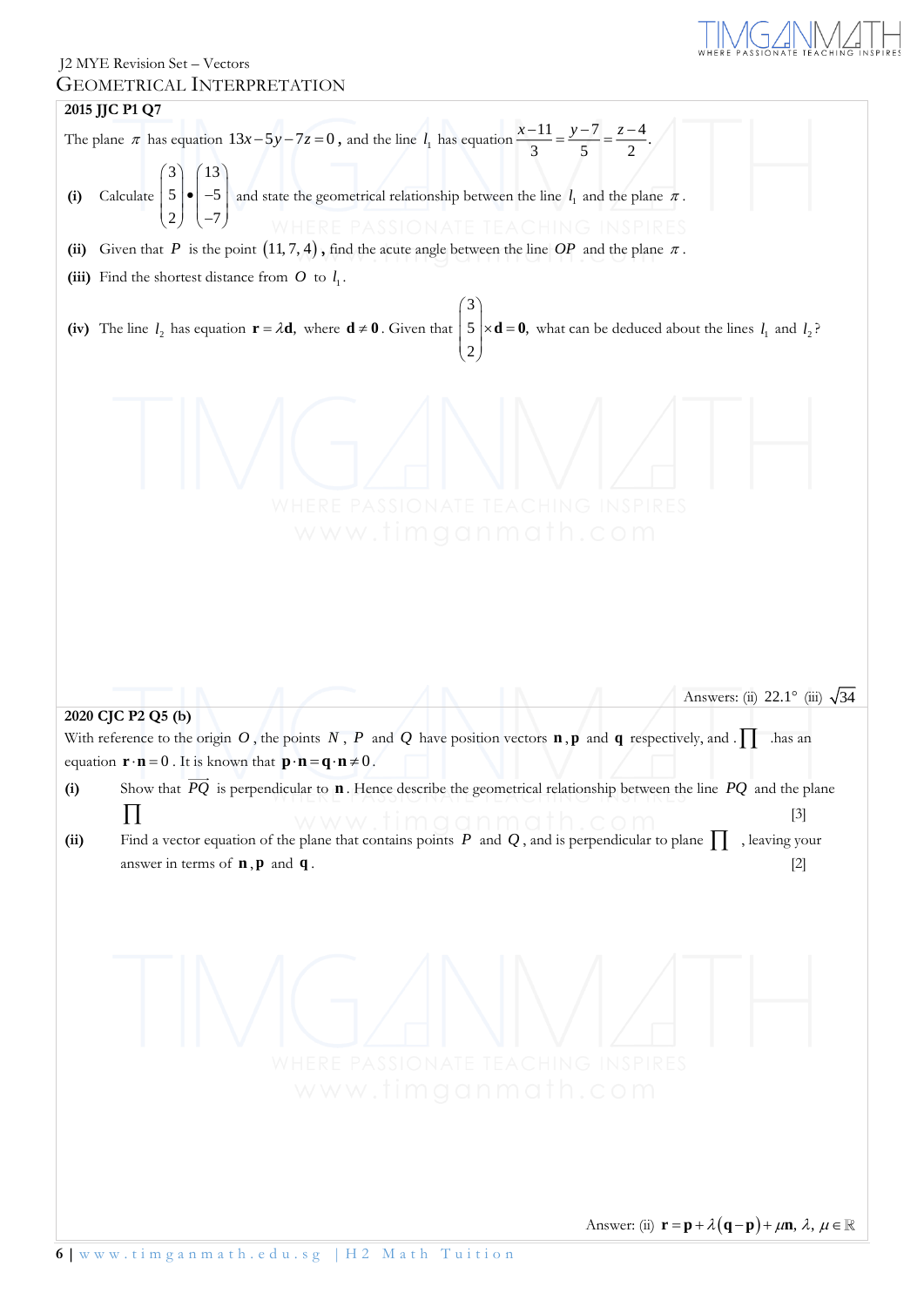

 $2$   $|+\lambda|$  1  $|$ ; 3 | 15

 $\begin{pmatrix} 2 \\ 3 \end{pmatrix}$  +  $\lambda \begin{pmatrix} 1 \\ 5 \end{pmatrix}$ ;  $x \in$ 

### J2 MYE Revision Set – Vectors





three planes. State the relationship between these three planes. ATE TEACHING INSPIRES [3]



Answers:  $\mathbf{r}$  is the position vector of a point on the line which passes through  $A$  and parallel to the vector  $\mathbf{d}$ . Planes intersect at the line  $\mathbf{r}$  =  $1 \setminus 2$  $\begin{pmatrix} 1 \\ 2 \end{pmatrix}$  +  $\lambda \begin{pmatrix} 2 \\ 1 \end{pmatrix}$  :  $x$ 

# **2019 VJC P1 Q5**

Referred to the origin O, points P and Q have position vectors 3**a** and  $\mathbf{a} + \mathbf{b}$  respectively. Point M is a point on  $QP$  extended such that  $PM : QM$  is  $2:3$ .

**(i)** Find the position vector of point *M* in terms of **a** and  $\mathbf{b}$  .  $\mathbf{c}$  . The property of  $\mathbf{c}$ (ii) Find  $PQ \times OM$  in terms of **a** and **b** . [3] **(iii)** State the geometrical meaning of *PQ*×OM *PQ* × .  $[1]$ 

$$
\bigvee \bigvee_{\mathsf{WHERE\;PASSIONATE\;TEACHING\;INSPIRES}}\bigwedge_{\mathsf{WWW}.\mathsf{time}\; \mathsf{I}}\bigvee_{\mathsf{HNSPIRES}}\bigwedge_{\mathsf{HNSPIRES}}\bigwedge_{\mathsf{HMSPIRES}}
$$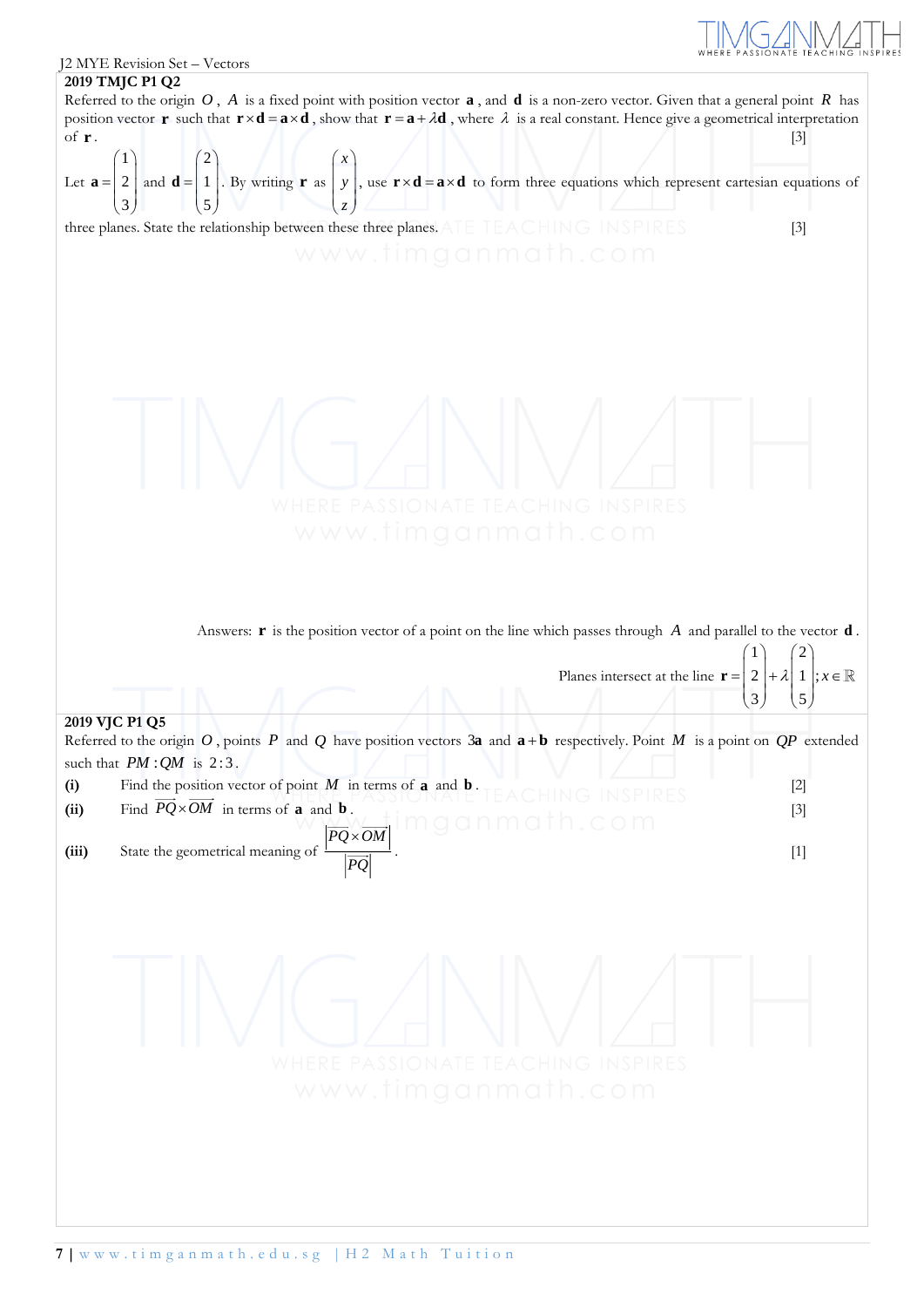**(a)** Referred to the origin  $O$ , the point  $Q$  has position vector  $q$  such that

**(i)** Find the acute angle between **q** and the *<sup>y</sup>* -axis. [2]

J2 MYE Revision Set – Vectors

**2019 MI P1 Q8**

It is given that a vector **m** is perpendicular to the xy-plane and its magnitude is 1.

(ii) With reference to the xy -plane, explain the geometrical meaning of  $|\mathbf{q} \cdot \mathbf{m}|$  and state its value. [2]

 $q = 2i - \frac{3}{2}j - \frac{1}{2}k$ .

**(b)** Referred to the origin O, the point R has position vector **r** given by  $\mathbf{r} = \mathbf{a} + \lambda \mathbf{b}$ , where  $\lambda$  is a positive constant and **a** and **b** are non-zero vectors. It is known that **c** is a non-zero vector that is not parallel to **a** and **b**. Given that  $\mathbf{c} \times \mathbf{a} = \lambda \mathbf{b} \times \mathbf{c}$ , show that **r** is parallel to **<sup>c</sup>** . [2]

It is also given that **a** is a unit vector that is perpendicular to **b** and  $|\mathbf{b}| = 2$ .

By considering  $\mathbf{r} \cdot \mathbf{r}$ , show that  $|\mathbf{c}| = k \sqrt{4\lambda^2 + 1}$ , where k is a non-zero constant. [4]

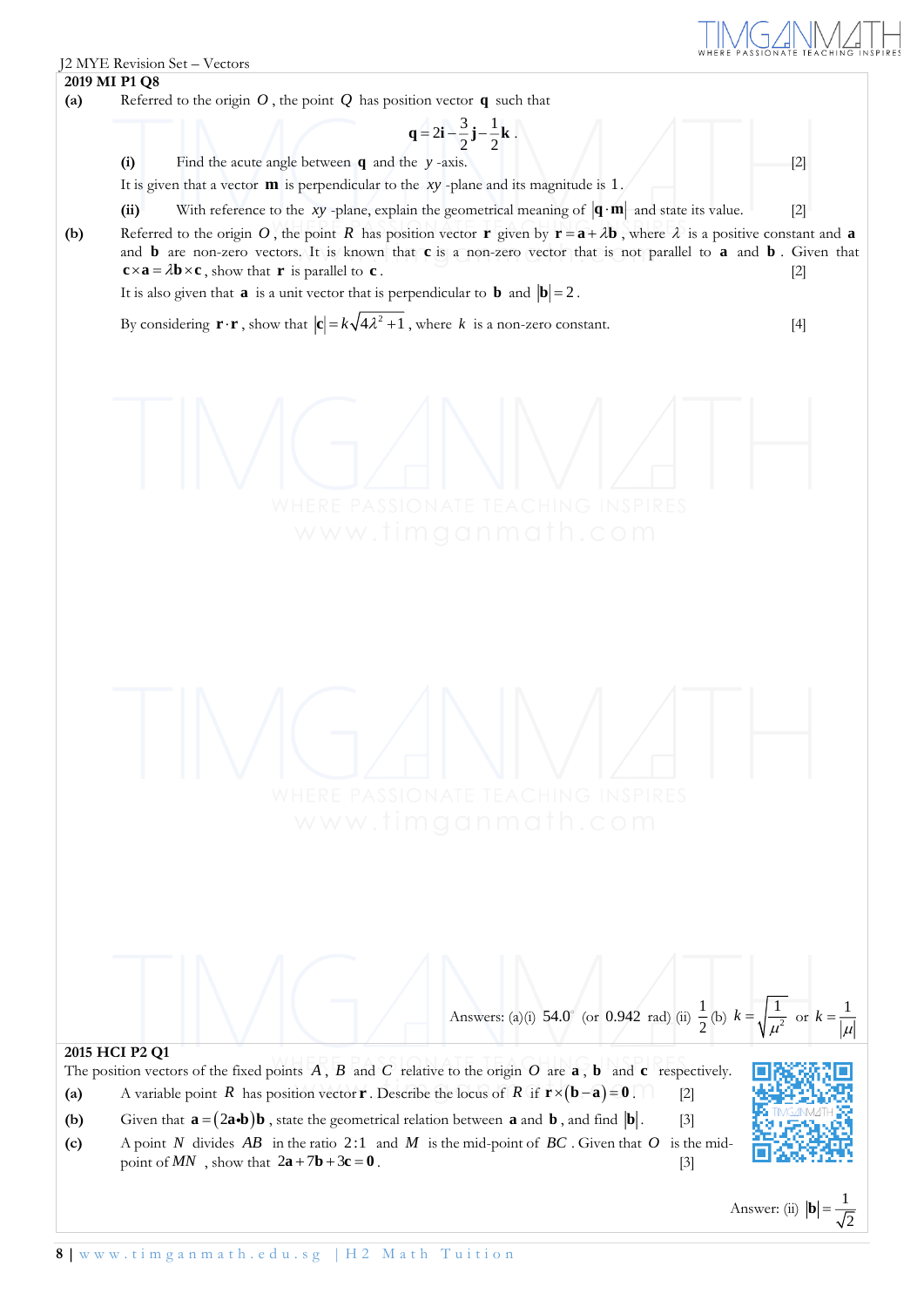# TIMOZINALITH

|                   | J2 MYE Revision Set - Vectors                                                                                                                                                                                               |                  |                                                                                                                                                     |
|-------------------|-----------------------------------------------------------------------------------------------------------------------------------------------------------------------------------------------------------------------------|------------------|-----------------------------------------------------------------------------------------------------------------------------------------------------|
|                   | 2015 DHS P1 Q7                                                                                                                                                                                                              |                  |                                                                                                                                                     |
|                   | Relative to the origin $O$ , two points $A$ and $B$ have position vectors <b>a</b> and <b>b</b> respectively.<br>It is given that $ \mathbf{a}  = 2$ , $ \mathbf{b}  = 1$ and $ 3\mathbf{a} - 2\mathbf{b}  = \sqrt{(37)}$ . |                  |                                                                                                                                                     |
|                   |                                                                                                                                                                                                                             |                  |                                                                                                                                                     |
| (i)               | By considering the scalar product $(3\mathbf{a} - 2\mathbf{b}) \cdot (3\mathbf{a} - 2\mathbf{b})$ , show that $\mathbf{a} \cdot \mathbf{b} = \frac{1}{4}$ and give the geometrical                                          |                  |                                                                                                                                                     |
|                   | meaning of $ {\bf a} \cdot {\bf b} $ .                                                                                                                                                                                      | $[4]$            |                                                                                                                                                     |
| (ii)              | Give the geometrical meaning of $ (\mathbf{a}-\mathbf{b})\times\mathbf{b} $ and find its exact value.                                                                                                                       | $[3]$            |                                                                                                                                                     |
| (iii)             | Write down, in terms of <b>a</b> and <b>b</b> , a vector equation of the line that passes through $O$ and bisects                                                                                                           |                  | the angle AOB.                                                                                                                                      |
|                   | www.fimganmath.cor                                                                                                                                                                                                          |                  |                                                                                                                                                     |
|                   |                                                                                                                                                                                                                             |                  | Answers: (ii) $\frac{3\sqrt{7}}{4}$ (iii) $\mathbf{r} = \lambda(\mathbf{a} + 2\mathbf{b}), \lambda \in \mathbb{R}$                                  |
|                   | 2019 SAJC Promo Q4                                                                                                                                                                                                          |                  |                                                                                                                                                     |
|                   | Relative to the origin $O$ , the points A and B have position vectors <b>a</b> and <b>b</b> respectively. It is given that the                                                                                              |                  |                                                                                                                                                     |
|                   | magnitude of $\bf{a}$ is 4 and $\bf{b}$ is a unit vector perpendicular to $\bf{a}$ .                                                                                                                                        |                  |                                                                                                                                                     |
| (i)               | Find the value of $(2a+b)\cdot(3a-5b)$ .                                                                                                                                                                                    | $[1]$            |                                                                                                                                                     |
| (ii)              | The point C is on AB such that $AC:CB = 3:1$ . Write down the position vectors of C, c, in                                                                                                                                  |                  |                                                                                                                                                     |
|                   | terms of <b>a</b> and <b>b</b> .                                                                                                                                                                                            | $[1]$            |                                                                                                                                                     |
| (iii)             | State the geometrical meaning of $\mathbf{b} \times \mathbf{c}$ and find its exact value.                                                                                                                                   | $[5]$            |                                                                                                                                                     |
|                   |                                                                                                                                                                                                                             |                  | (i) 91 (ii) $\frac{a + 3b}{4}$ (iii) 1                                                                                                              |
|                   |                                                                                                                                                                                                                             |                  |                                                                                                                                                     |
|                   | 2016 RI Promo Q2                                                                                                                                                                                                            |                  |                                                                                                                                                     |
|                   | The variable vector <b>v</b> satisfies the equations $\mathbf{v} \cdot (2\mathbf{j} + \mathbf{k}) = \mathbf{0}$ and $\mathbf{v} \cdot (3\mathbf{i} + 7\mathbf{k}) = \mathbf{0}$ .                                           |                  |                                                                                                                                                     |
| (i)               | Find the set of vectors $\mathbf{v}$ .                                                                                                                                                                                      | $[2]$            |                                                                                                                                                     |
|                   |                                                                                                                                                                                                                             |                  |                                                                                                                                                     |
| (ii)              | Describe geometrically the set of points with position vectors found in part (i).                                                                                                                                           | $[1]$            |                                                                                                                                                     |
|                   |                                                                                                                                                                                                                             |                  |                                                                                                                                                     |
|                   |                                                                                                                                                                                                                             |                  |                                                                                                                                                     |
|                   |                                                                                                                                                                                                                             |                  | Answers: (i) $\mathbf{v} \in \left\{ \mu \middle  \begin{array}{c} 1 \le \lambda \\ 3 \le \lambda \end{array} \middle  \mu \in \mathbb{R} \right\}$ |
|                   |                                                                                                                                                                                                                             |                  |                                                                                                                                                     |
|                   | 2019 NJC Promo Q9                                                                                                                                                                                                           |                  |                                                                                                                                                     |
| (i)               | Non-zero and non-parallel vectors $\bf{a}$ , $\bf{b}$ and $\bf{c}$ are such that $\bf{b} \times 3\bf{c} = \bf{c} \times \bf{a}$ .<br>Determine the relationship between <b>c</b> and $a + 3b$ , justifying your answer.     | $[2]$            |                                                                                                                                                     |
|                   | It is given that $\bf{a}$ and $\bf{3b}$ are unit vectors and that the angle between $\bf{a}$ and $\bf{b}$ is $\bf{60}^{\circ}$ .                                                                                            |                  |                                                                                                                                                     |
| (ii)              | Evaluate $ \mathbf{a} + 3\mathbf{b} $ .                                                                                                                                                                                     | $[3]$            |                                                                                                                                                     |
| (iii)             | Given further that $a + 3b$ makes an angle of 60°, 120° and 135° with the positive x-, y- and z-                                                                                                                            |                  |                                                                                                                                                     |
|                   | axes respectively, show that <b>c</b> is parallel to $\mathbf{i} - \mathbf{j} - \sqrt{2\mathbf{k}}$ .                                                                                                                       | $[3]$            |                                                                                                                                                     |
|                   |                                                                                                                                                                                                                             |                  |                                                                                                                                                     |
|                   | 2020 ACJC P2 Q1                                                                                                                                                                                                             |                  | Answer: (ii) $\sqrt{3}$                                                                                                                             |
|                   |                                                                                                                                                                                                                             |                  |                                                                                                                                                     |
| $\left( a\right)$ | If $ \mathbf{a}  = 2$ , $ \mathbf{a} - \mathbf{b}  = \sqrt{3}$ and $\mathbf{a} \cdot \mathbf{b} = \frac{5}{2}$ , use the cosine rule for triangles to find $ \mathbf{b} $ .                                                 | $[3]$            |                                                                                                                                                     |
| (b)               | It is given that $\mathbf{r} = a\mathbf{i} + b\mathbf{j} + c\mathbf{k}$ where a,b and c are constants.                                                                                                                      |                  |                                                                                                                                                     |
|                   | Give the geometrical interpretations of                                                                                                                                                                                     |                  |                                                                                                                                                     |
|                   | $ \mathbf{r} \cdot \mathbf{k} $ ,<br>(i)                                                                                                                                                                                    | $[1]$            |                                                                                                                                                     |
|                   | $ \mathbf{r} \times \mathbf{k} $ ,<br>(ii)                                                                                                                                                                                  | $[1]$            |                                                                                                                                                     |
|                   | Given that $\mathbf{k} \times \mathbf{r} = \mathbf{p}$ and $\mathbf{r} \times \mathbf{p} = \mathbf{k}$ , in either order, show that $a^2 + b^2 = 1$ and find the value of c.<br>(iii)                                       |                  |                                                                                                                                                     |
|                   |                                                                                                                                                                                                                             | 4                |                                                                                                                                                     |
|                   |                                                                                                                                                                                                                             | $\boldsymbol{a}$ |                                                                                                                                                     |
|                   | Answers: (a) 2 (b)(i) Length of projection of <b>r</b> onto the z - axis or shortest distance of point   b                                                                                                                  |                  | to the $xy$ plane. (ii)                                                                                                                             |
|                   |                                                                                                                                                                                                                             |                  |                                                                                                                                                     |
|                   | Area of parallelogram with adjacent sides given by vectors <b>r</b> and <b>k</b> (iii) $c = 0$                                                                                                                              |                  |                                                                                                                                                     |
|                   |                                                                                                                                                                                                                             |                  |                                                                                                                                                     |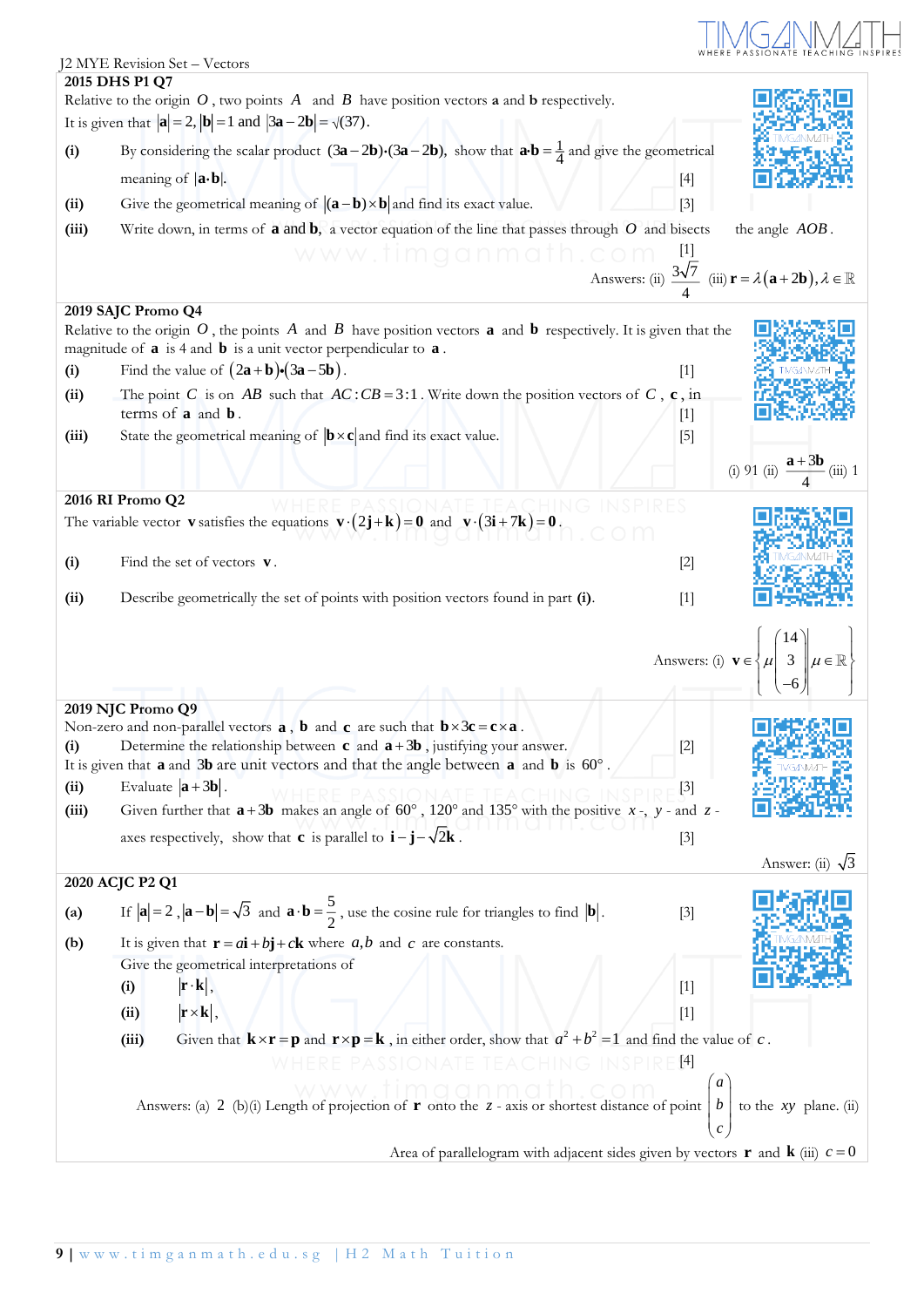

# J2 MYE Revision Set – Vectors PLANES AND LINES

| (i)<br>(ii)<br>(iii)<br>(iv) | 2015 IJC P1 Q11<br>The plane $p_1$ has equation $x-2y+3z=5$ . The plane $p_2$ contains the points A and B with coordinates $(1,-3,1)$ and $(4,3,-2)$<br>respectively and is perpendicular to $p_1$ .<br>Find the cartesian equation of $p_2$ .<br>$[3]$<br>Find the exact perpendicular distance from $A$ to $p_1$ .<br>$[2]$<br>Find the vector equation of the line <i>l</i> where $p_1$ and $p_2$ meet. A CHING INSPIRES<br>$[2]$<br>Given that $C$ is a general point on $l$ find an expression for the square of the distance $BC$ . Hence, or otherwise, find the<br>position vector of the point on $l$ which is nearest to $B$ .<br>$[5]$ |
|------------------------------|---------------------------------------------------------------------------------------------------------------------------------------------------------------------------------------------------------------------------------------------------------------------------------------------------------------------------------------------------------------------------------------------------------------------------------------------------------------------------------------------------------------------------------------------------------------------------------------------------------------------------------------------------|
|                              | <b>TEACHING INSPIRES</b><br>www.timganmath.com                                                                                                                                                                                                                                                                                                                                                                                                                                                                                                                                                                                                    |
|                              | www.timganmath.com                                                                                                                                                                                                                                                                                                                                                                                                                                                                                                                                                                                                                                |
|                              | HERE PASSIONATE TEACHING INSPIRES<br>www.timganmath.com                                                                                                                                                                                                                                                                                                                                                                                                                                                                                                                                                                                           |
|                              | Answers: (i) $x - y - z = 3$ (ii) $\frac{5}{\sqrt{14}}$ (iii) $\mathbf{r} = \begin{pmatrix} 1 \\ -2 \\ 0 \end{pmatrix} + \lambda \begin{pmatrix} 5 \\ 4 \\ 1 \end{pmatrix}, \lambda \in \mathbb{R}$ (iv) $42\lambda^2 - 66\lambda + 38$ ; $\frac{1}{14} \begin{pmatrix} 69 \\ 16 \\ 11 \end{pmatrix}$                                                                                                                                                                                                                                                                                                                                             |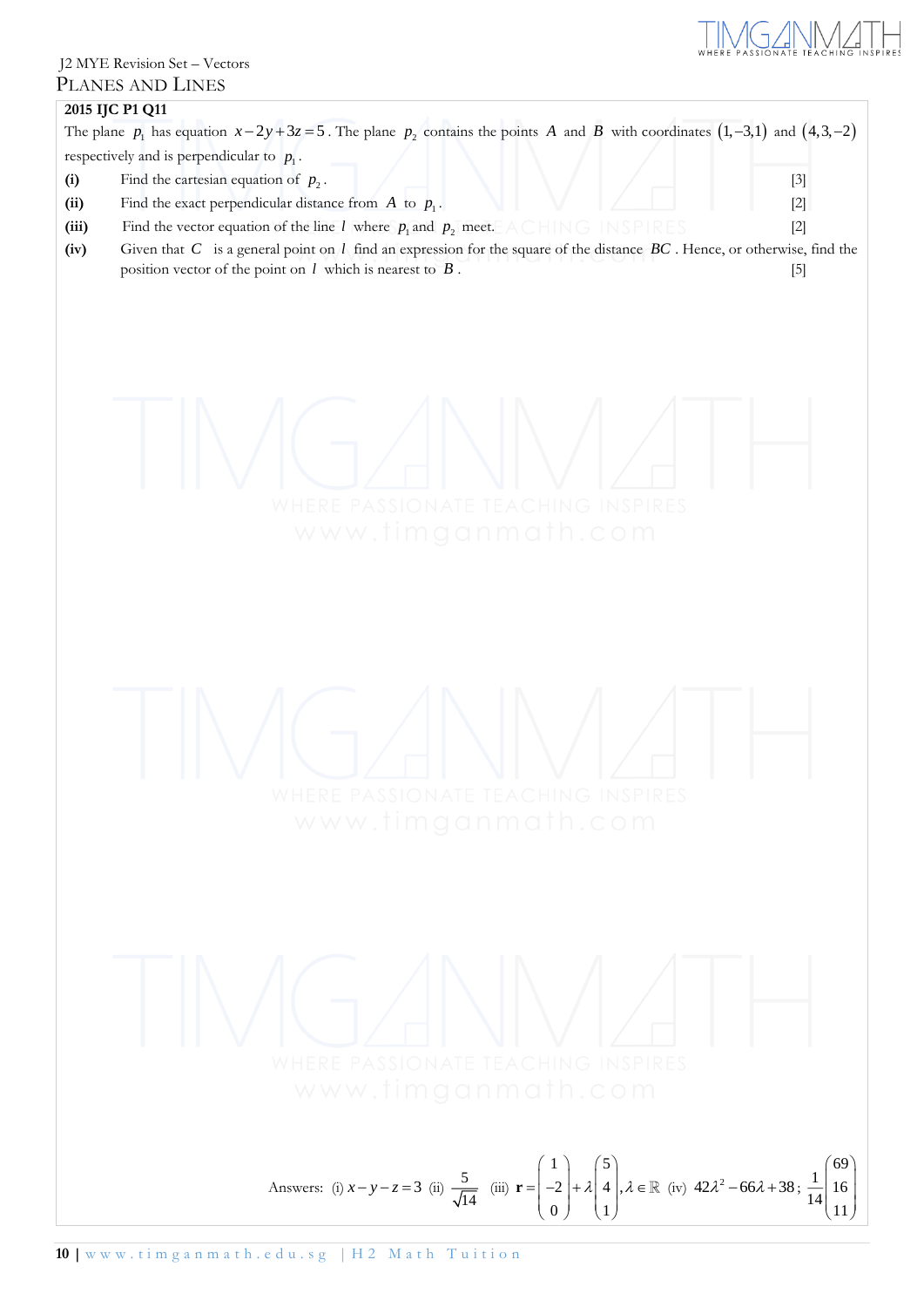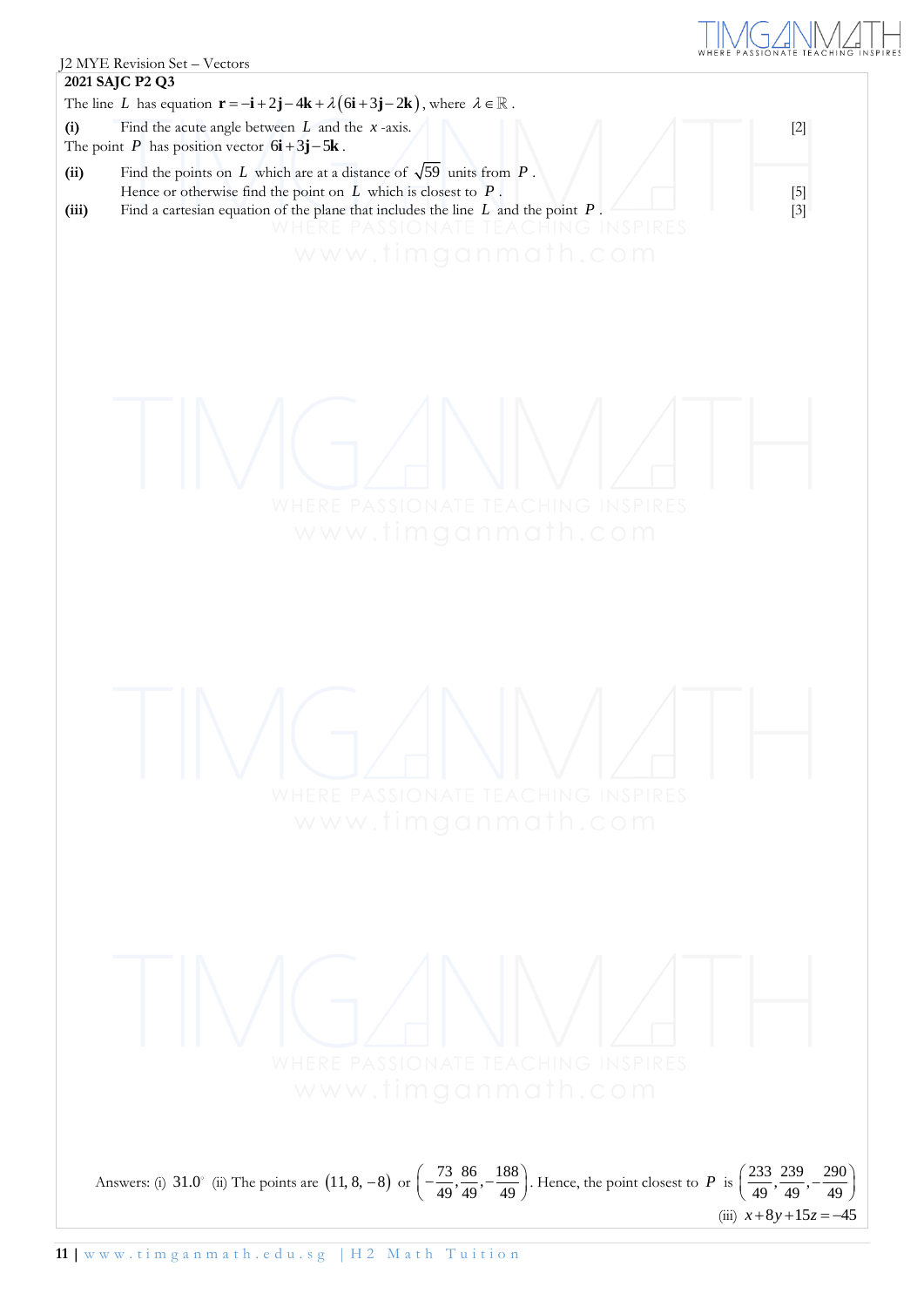

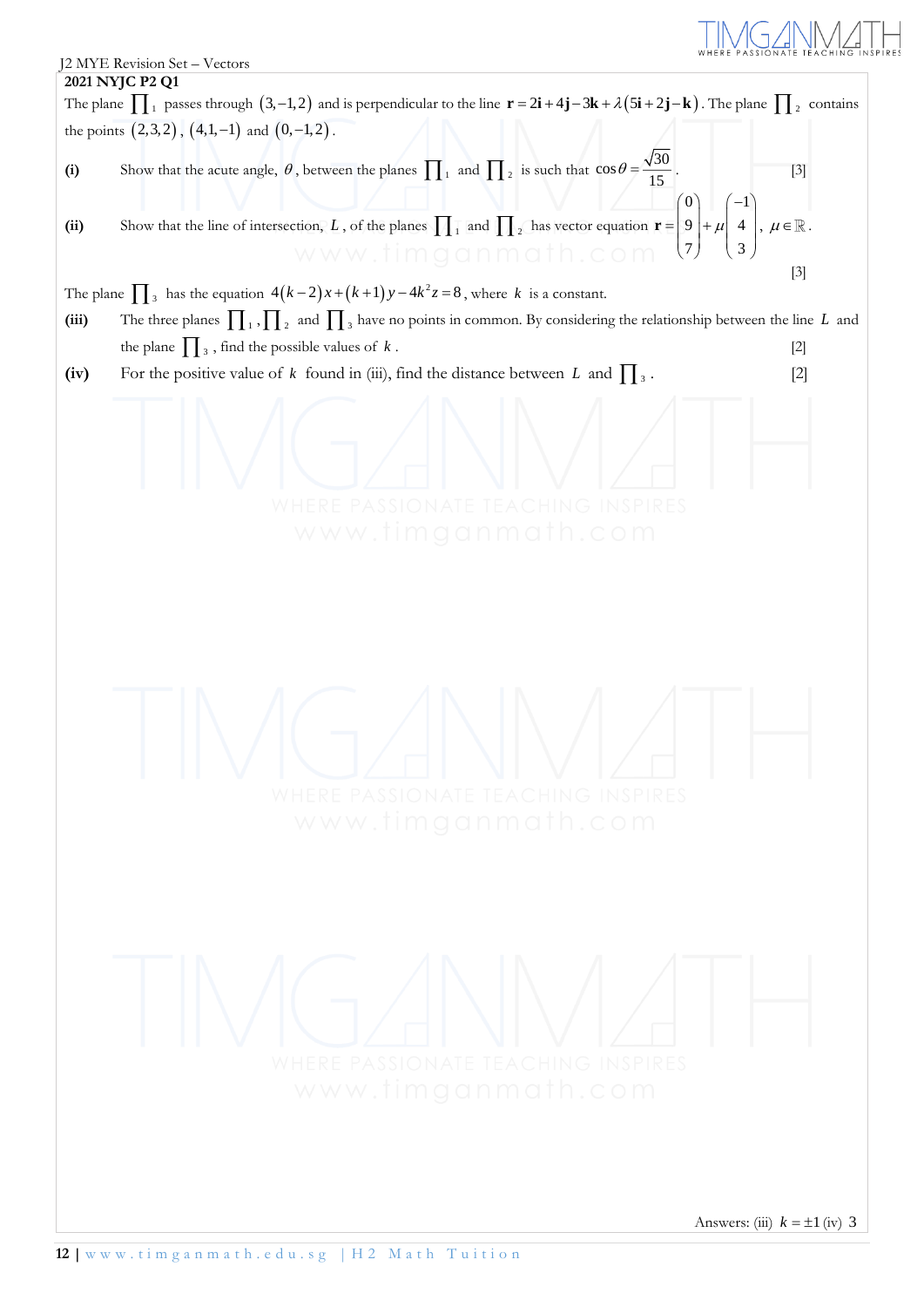# J2 MYE Revision Set – Vectors

## **2021 ACJC P1 Q11**

Mr Neo wants to build a shed in his future garden as shown in the diagrams below.



The planes *ABCD* and *EFGH* are parallel to the horizontal plane, represented by the *xy* -plane. The triangles *APD* and *BQC* are congruent isosceles triangles and the lengths of the pillars *AE* , *BF* , *CG* and *DH* are of the same height. The equation of the plane *ABQP* is given by  $-2x - y + 3z = 2$  and the point *P* has position vector  $4\mathbf{i} + 2\mathbf{j} + 4\mathbf{k}$ .

- (i) Explain why plane CDPQ is perpendicular to  $2\mathbf{i} + \mathbf{j} + 3\mathbf{k}$ . Hence show that the equation of the plane CDPQ is  $2x + y + 3z = 22$ .
- **(ii)** Find the angle the roof *ABQP* makes with the horizontal plane. [2]
- (iii) Find the vector equation of the line  $PQ$  and hence find the coordinates of the point  $Q$  given that  $PQ$  has length  $3\sqrt{5}$  $units.$  [5]
- **(iv)** When the shed was completed, Mr Neo discovered a hole in the roof *ABQP* . When light shines perpendicularly onto the plane *ABQP*, the light passes through the hole and hits the ground at the point with coordinates (3,6,0). Find the coordinates of the hole in the roof *ABQP*.

Answers: (i) *ABQP* and *CDPQ* are symmetric about the vertical plane passing through *PQ* . Hence direction of the normal is

 $2i + j + 3k$ . (ii) 36.7° (iii)  $\begin{bmatrix} 1 \\ 8 \end{bmatrix}$ 4  $\binom{1}{2}$  $\binom{8}{4}$ or  $\begin{bmatrix} 7 \\ -4 \end{bmatrix}$  $\begin{pmatrix} 7 \\ -4 \\ 4 \end{pmatrix}$  (reject, from top view *y* -coordinate > 2 ) (iv) 4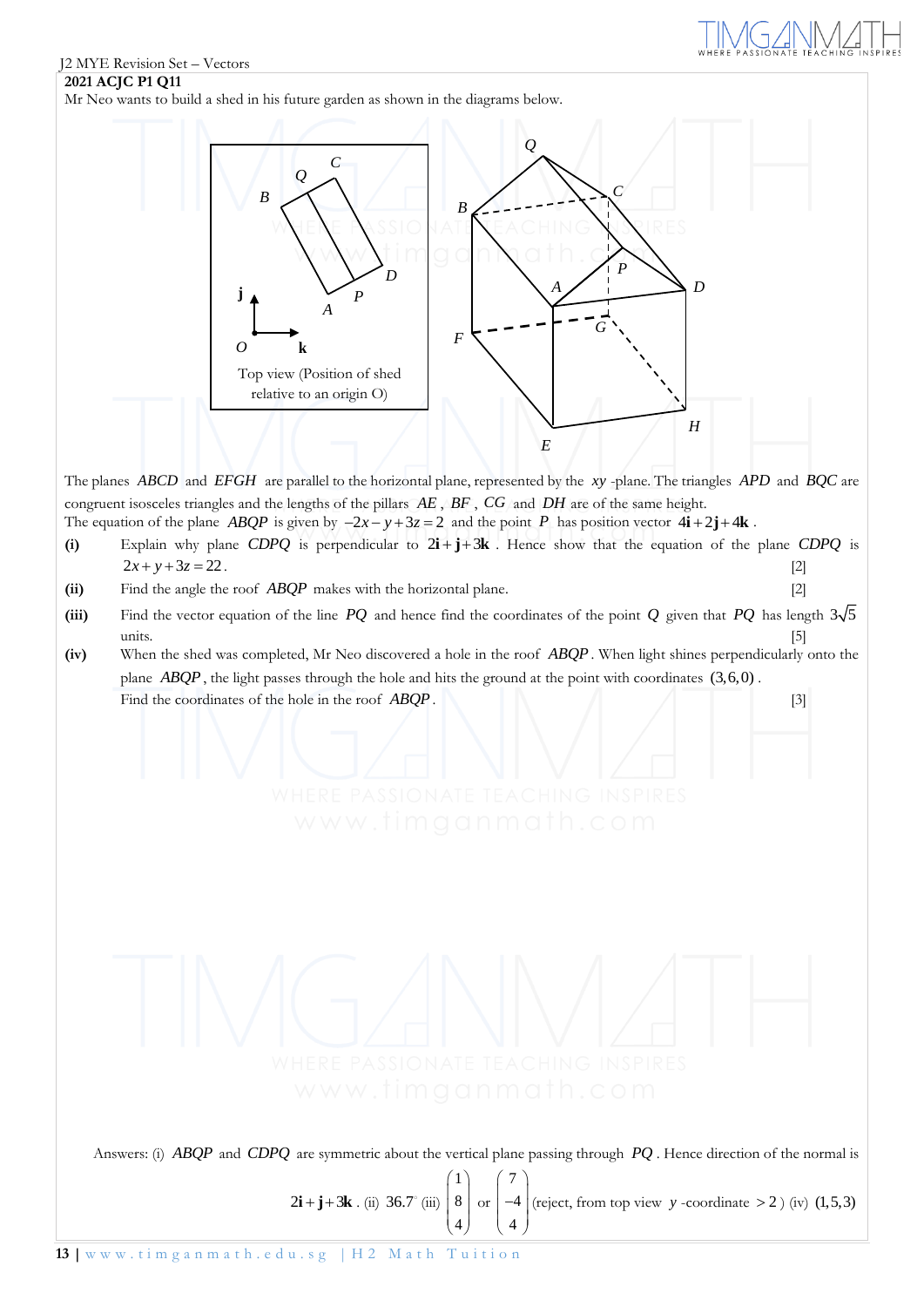

### **2021 TJC P1 Q11**

Coordinates axes Oxyz are set up with the origin O at the base of an airport control tower. The x-axis is due East, the y-axis due North and the *<sup>z</sup>* -axis vertical. The units of distances are kilometres. An airplane *A* takes off from the point *X* . For the first 4 minutes, the position vector of *A* at time *t* minutes after take-off, is given by

$$
\mathbf{r} = (2+t)\mathbf{i} + (1+2t)\mathbf{j} + 3t\mathbf{k}, \qquad 0 \le t \le 4.
$$

**(i)** State the coordinates of

 $X \cdot \setminus \begin{array}{c|c} |1 \end{array}$   $\setminus \begin{array}{c|c} |1 \end{array}$   $\setminus \begin{array}{c|c} |1 \end{array}$   $\setminus \begin{array}{c|c} |1 \end{array}$ 

**(ii)** Find the acute angle the flight path makes with the horizontal. [2]

**(iii)** The airplane enters a cloud at a height of 5 km. Find the coordinates of the point where it enters the cloud. [2]

A second airplane  $B$  takes off from the point  $(-2,-1,0)$  at the same time as the first airplane  $A$  and is traveling at a constant speed

in a straight line for the first 4 minutes. Two minutes after take-off,  $B$  is at the point  $(1,5,\alpha)$  .

- (iv) Find in terms of  $\alpha$ , the position vector of  $B$  after  $t$  minutes where  $0 \le t \le 4$ . Explain if it is possible for the two airplanes to collide in the first 4 minutes. [4]
- (v) At  $t = 4$ , a third airplane C was spotted to be equidistant from the first two airplanes. At the same instant, two buildings on the ground D and E are such that A and B are equidistant from both D and E, i.e.  $AD = BD$  and  $AE = BE$ . Find the Cartesian equation of the plane in terms of  $\alpha$ , in which  $C$ ,  $D$  and  $E$  $\text{lie.} \qquad \qquad \text{[4]}$

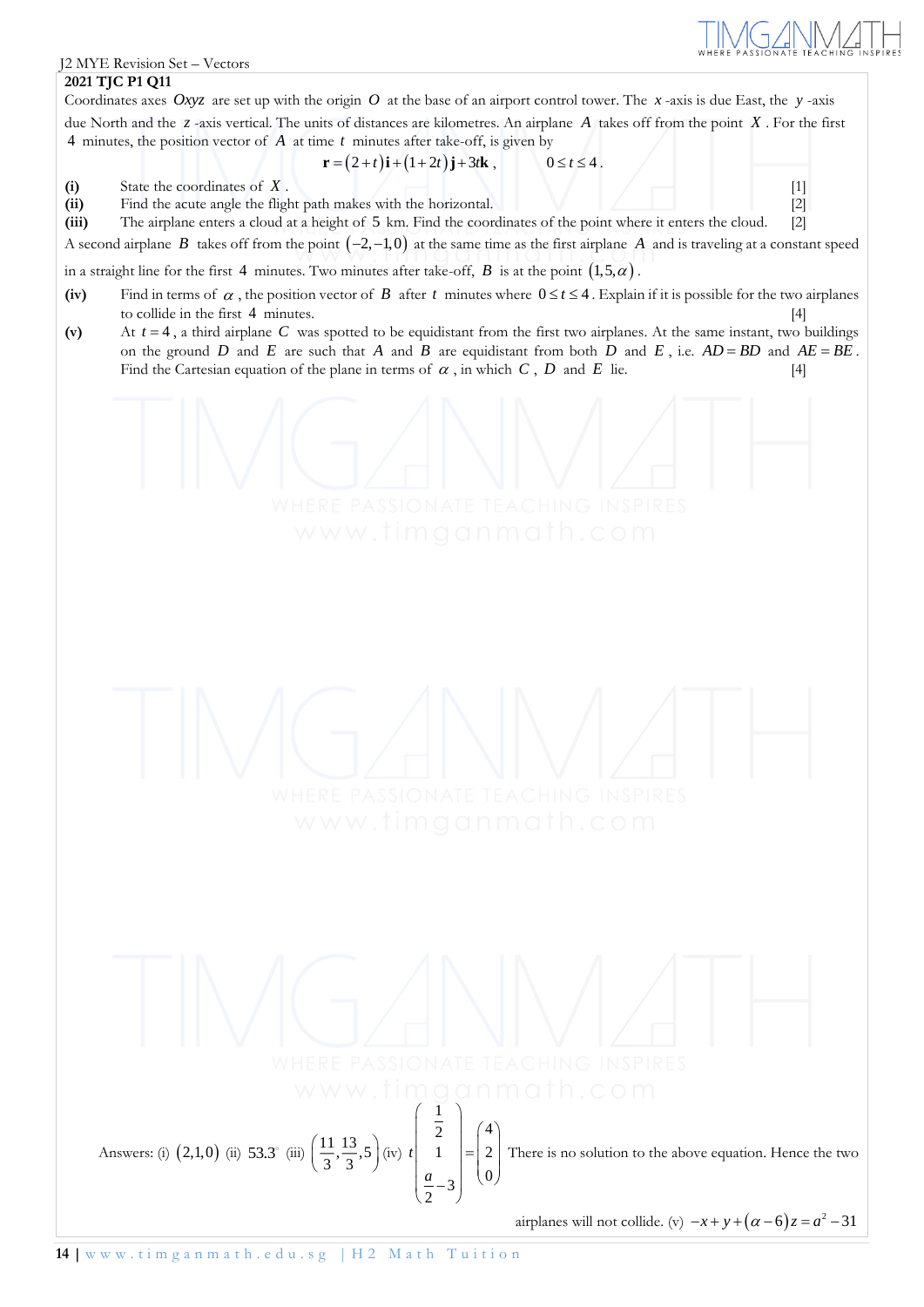

A temporary isolation centre is built to manage the increasing number of COVID-19 cases. The roof takes the shape of a triangular prism. Points  $(x, y, z)$  are defined relative to an origin, O, with unit vectors **i** along OA, **j** along OC, and **k** along OD (see diagram). The coordinates of D, E, F, G and I are  $(0,0,3)$ ,  $(4,0,3)$ ,  $(4,12,4)$ ,  $(0,12,4)$  and  $(1,12,7)$  respectively. The units are measured in metres.

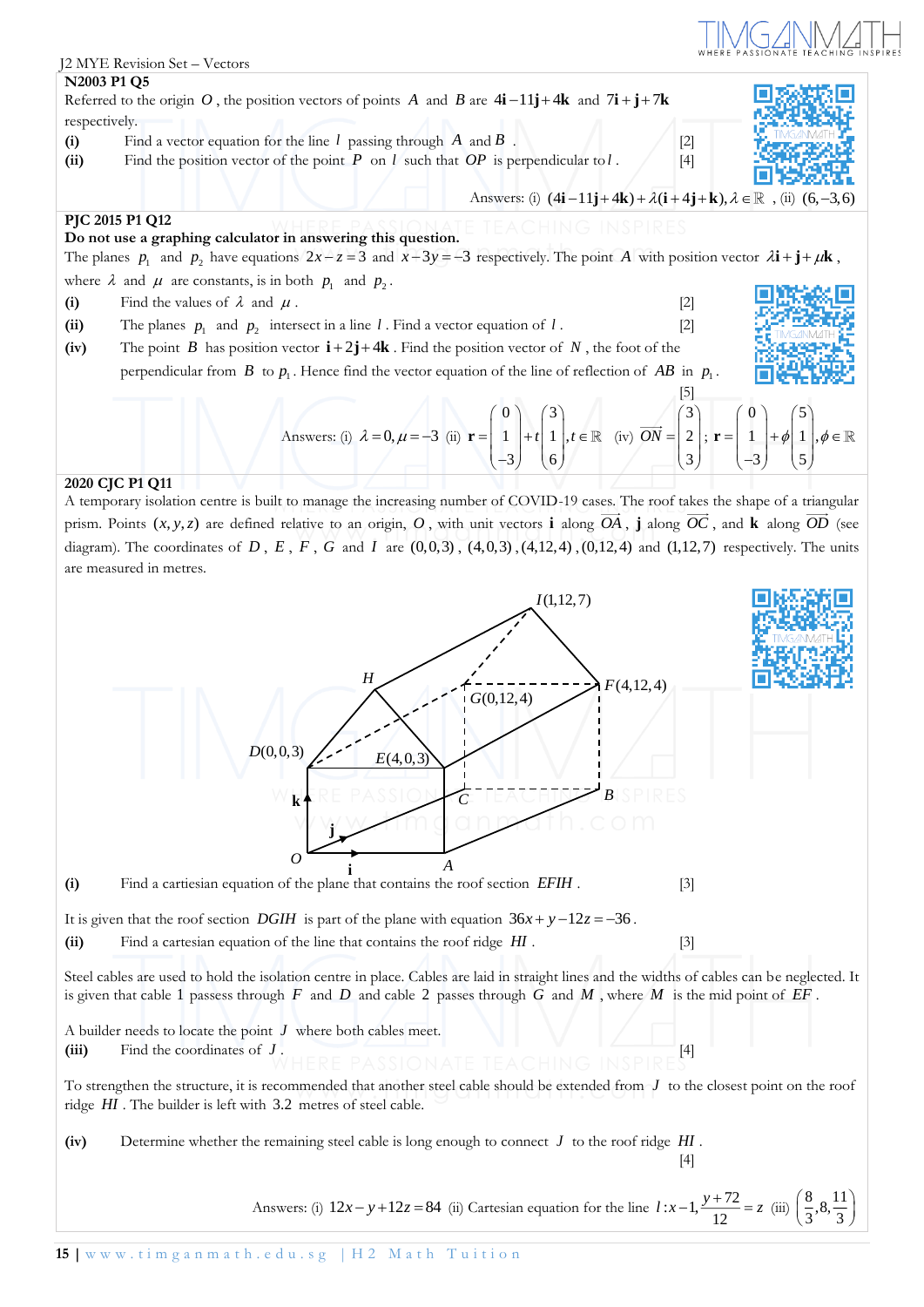

#### J2 MYE Revision Set – Vectors

#### **2016 PJC J1 CT Q10**

During a camp, a group of scouts builds a structure using wooden poles as shown in the diagram. The structure has a rectangular base *ABCD* on the horizontal ground, with  $AB = 6$  metres and  $AD = 4$  metres. The top of the structure, T, is 2 metres vertically above  $O$ , the centre of *ABCD* .  $T$  is connected to  $P$ ,  $Q$ ,  $R$  and  $S$ , the mid-points of  $AB$ ,  $BC$ ,  $CD$  and  $DA$  respectively.

- (i) **i**, **j** and **k** are unit vectors in the directions of OQ, OR and OT respectively, write down the position vectors of *Q* , *<sup>R</sup>* and *T* . Hence find angle *QTR* to the nearest degree.
- (ii) The scouts tie a rope from P to a point E on ST such that  $4SE = ST$ . Find the length of the rope between E and P, assuming that the rope is taut.
- **(iii)** Another rope is tied from *P* to a point *<sup>F</sup>* on *TQ* . Find the position vector of *F* such that the length of the rope between  $F$  and  $P$  is minimised.
- (iv) A flag pole of 5 metres is erected vertically at the point  $G(\alpha,\beta,0)$ . Find the values of  $\alpha$  and  $\beta$  if the top of the flag pole is collinear with *A* and *<sup>T</sup>* .

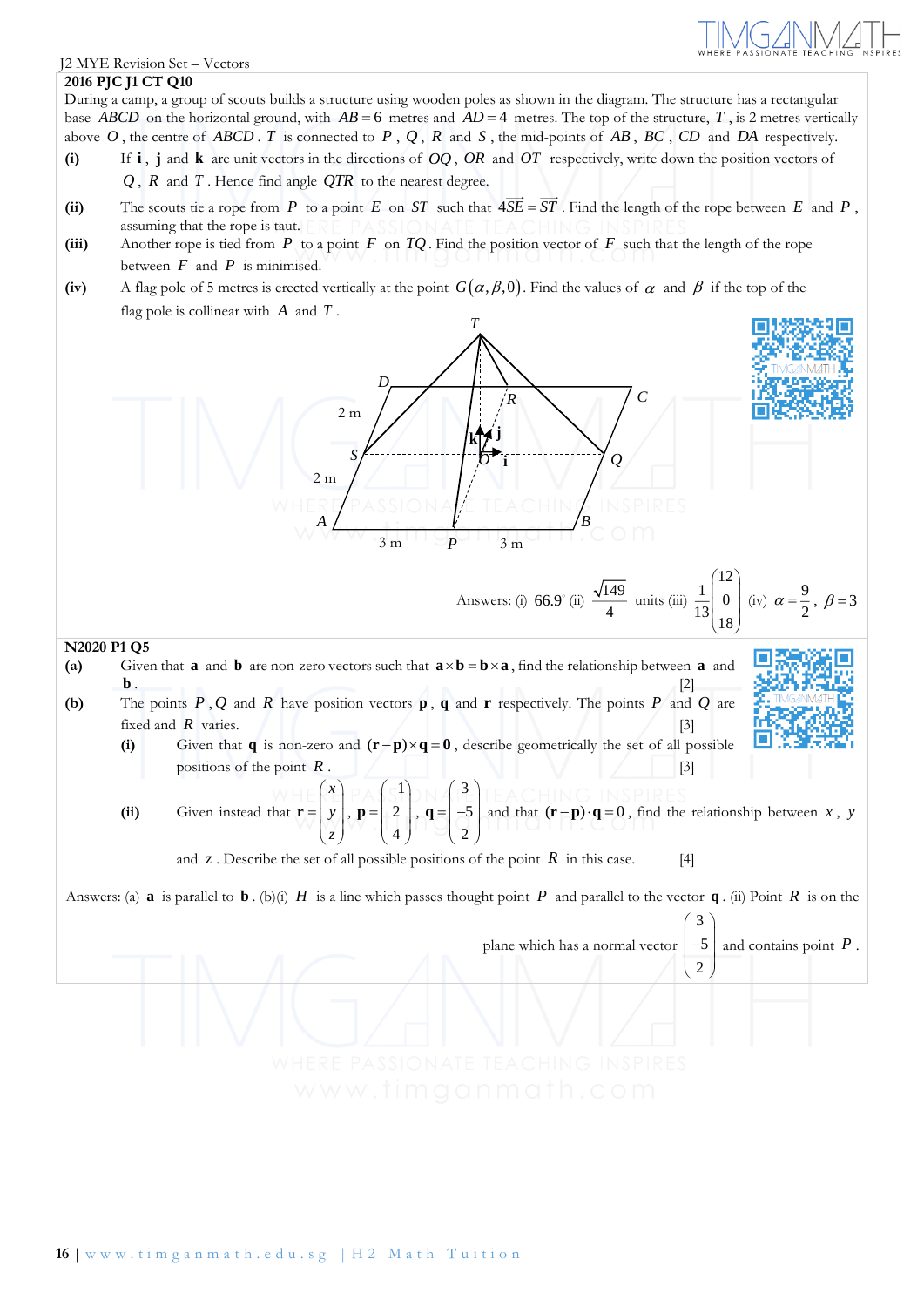[2]

#### J2 MYE Revision Set – Vectors

### **2020 TJC P1 Q9**

A camper built a tripod tent using 3 poles and 2 canvases as shown in the diagram below. The 3 poles rest on **sloping ground** at the points  $A$ ,  $B$ , and  $C$ , and are fastened together at the point  $V$ . With respect to the origin (not shown in the diagram),  $A$ ,  $B$ and C have position vectors and  $2i+3j-k$ ,  $7i+4j$  and  $8i+12j+2k$  respectively, where k is perpendicular to the horizontal. You may assume that the sloping ground is a plane.



- (ii) The vectors AV and CV are parallel to  $4\mathbf{i} + \alpha \mathbf{j} + 10\mathbf{k}$  and  $-2\mathbf{i} 2\mathbf{j} + 10\mathbf{k}$  respectively. Find, in either order, the value of  $\alpha$  and the position vector of  $V$  .  $\bigcup$   $\bigcup$   $\bigcup$   $\bigcup$   $\bigcup$   $\bigcup$   $\bigcup$   $\bigcap$   $\bigcap$   $\bigcap$   $\bigcap$   $\bigcap$   $\bigcap$   $\bigcap$   $\bigcap$   $\bigcap$   $\bigcap$   $\bigcap$   $\bigcap$   $\bigcap$   $\bigcap$   $\bigcap$   $\bigcap$   $\bigcap$   $\bigcap$   $\bigcap$   $\bigcap$   $\bigcap$   $\bigcap$   $\bigcap$   $\bigcap$   $\bigcap$   $\bigcap$   $\bigcap$   $\bigcap$   $\bigcap$
- **(iii)** Find the acute angle between the pole CV and the sloping ground. [3]
- **(iv)** The camper attaches a small torchlight to the top of the tent at *V* . The torchlight was not fastened properly and dropped vertically down to the ground. Assuming the lowest end of the torch is at *V* , find the distance travelled by the torchlight from *V* PASSIONATE TEACHING INSPIRES [3]

Answers: (i) 
$$
\mathbf{r} = \begin{pmatrix} 2 \\ 3 \\ -1 \end{pmatrix} + s \begin{pmatrix} 5 \\ 1 \\ 1 \end{pmatrix} + t \begin{pmatrix} 2 \\ 3 \\ 1 \end{pmatrix}, s, t \in \mathbb{R}
$$
 (ii)  $\alpha = \frac{74}{11}$ ; Coordinates of V are  $\left(\frac{32}{5}, \frac{52}{5}, 10\right)$  (iii) 86.9° (iv) 8.62 (3 s.f.)



Figure 1 shows a methane molecule consisting of a carbon atom with four hydrogen atoms symmetrically placed around it. Figure 2 shows the tetrahedron structure of the methane molecule with the centre of the hydrogen atoms represented by points *Q* , *<sup>R</sup>* , *<sup>S</sup>* and  $T$  and the centre of the carbon atom represented by point  $V$ .

- The points  $Q$ ,  $R$  and  $S$  has coordinates  $(8,1,8)$ ,  $(8,7,2)$  and  $(2,1,2)$  respectively and form an equilateral triangle.
- (i) Find a cartesian equation of the plane  $p$  which passes through the point  $Q$ ,  $R$  and  $S$ . [4]
- (ii) Find a cartesian equation of the plane  $p_1$  which passes through the midpoint of  $QR$  and is perpendicular to  $QR$ .
- Plane  $p_2$  which passes through the midpoint of *RS* and is perpendicular to *RS* has equation  $x + y = 9$ .
- (iii) Find a vector equation of the line *l* where  $p_1$  and  $p_2$  meet. [1]
- (iv) The point T is on the line l such that *QRST* is a regular tetrahedron with  $QR = QT$ . Show that the possible coordinates for the point  $T$  is  $(2,7,8)$ . Hence, or otherwise, find the coordinates of a point on plane  $p$  that is the closest to point  $T$  . Thus in the transformation  $\begin{bmatrix} 5 \end{bmatrix}$

(v) Given that TV is  $\frac{3}{4}$  $\frac{4}{4}$  of the vertical height of tetrahedron *QRST*. Find the coordinates of point V and hence show that the bonding angle  $TVQ$  of the methane molecule is  $109.5^{\circ}$  (correct to 1 decimal place). [4]

Answers: (i) 
$$
-x + y + z = 1
$$
 (ii)  $y - z = -1$  (iii)  $l : \mathbf{r} = \begin{pmatrix} 10 \\ -1 \\ 0 \end{pmatrix} + \lambda \begin{pmatrix} -1 \\ 1 \\ 1 \end{pmatrix}; \lambda \in \mathbb{R}$  (iv) (6, 3, 4) (v) (5, 4, 5)